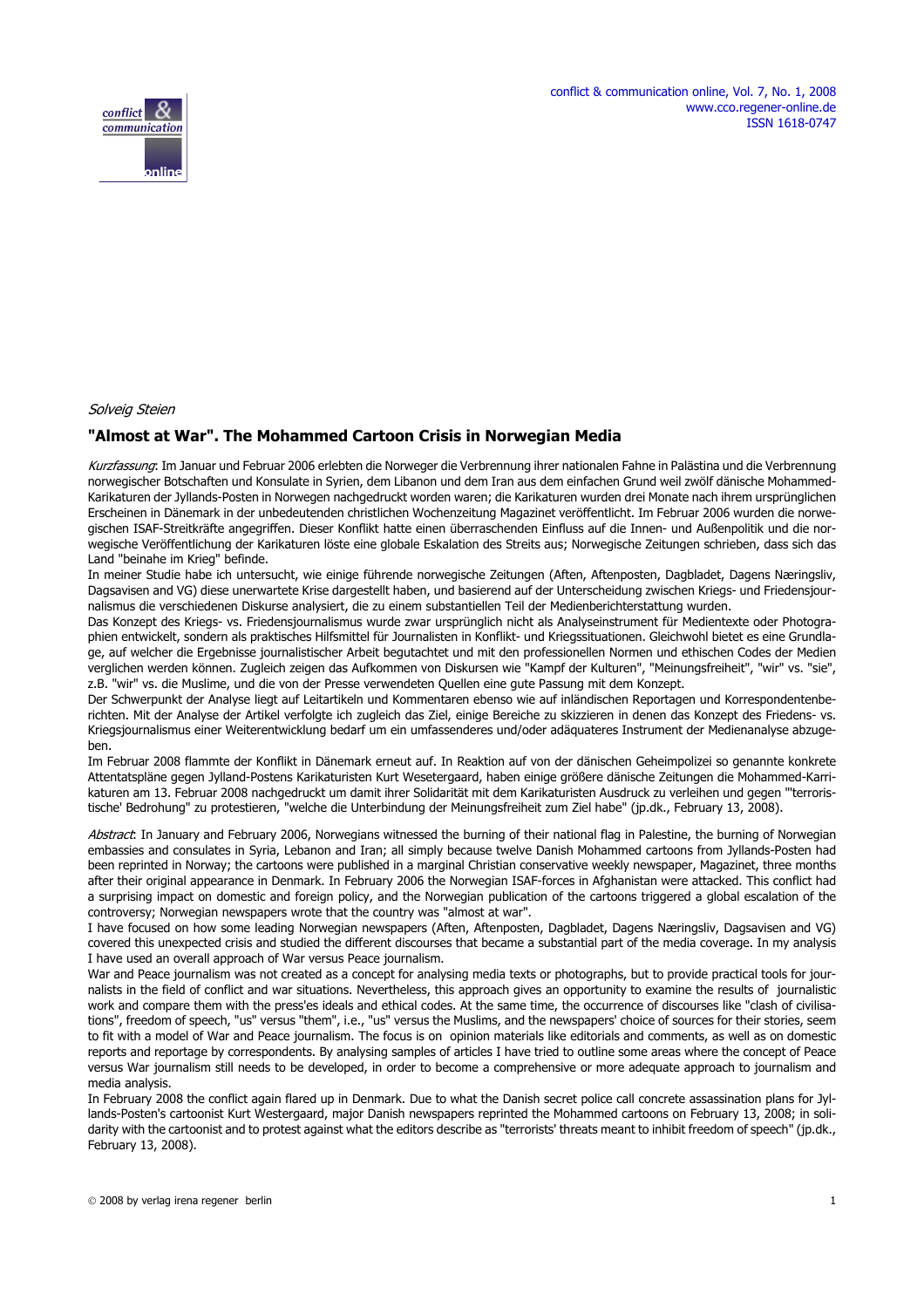### **1 Introduction**

"Those who live in a democracy must be prepared to be humiliated and accept this as a fact. In fact, we are all sometimes humiliated when we read newspapers or watch TV. The difference is, though, that we don't set embassies on fire" (journalisten.no).  $1$  These thoughts were expressed by Flemming Rose, the editor for cultural issues of the Danish newspaper Jyllands-Posten, when he visited Norway in June 2007, less than two years after he had initiated and published the twelve Mohammed cartoons that precipitated violent demonstrations in the Muslim world in which about 140 people lost their lives. The subject of this paper is how the Norwegian media covered the conflict.

"A Norway almost at war" is not a headline from April 1940 predicting the German invasion of Norway, but rather the title of an editorial comment in Norway's largest quality national newspaper, Aftenposten, some days after the attack on the Norwegian ISAF forces in Afghanistan in February 2006 – one of the dramatic events that accompaned the Mohammed cartoons controversy (Aftenposten, 12 February).2 A 9 February editorial in VG, the largest Norwegian tabloid paper, uses the phrase "Norway at war", a common notion at the time. But when the newspapers announced that Norway was (almost) at war, they seemed to have forgotten that the country had already recently become involved in the war in Iraq and was contributing troops to the NATO forces in Afghanistan.

In this paper I present some of the analysis and conclusions of my thesis, "When Norway was Almost at War: The Mohammed Cartoons Controversy in Norwegian Newspapers" (May/June 2007). I analyse the newspapers' coverage in the context of the War, Peace and Nuanced Journalism approaches.<sup>3</sup>

For several weeks in late January and early February 2006, the media exposed the Norwegian public to images of homemade Danish and Norwegian flags being burnt in Palestine and the embassy being set on fire in Syria. The same seemed to be happening in Lebanon and Iran, and a major event was the attack in Afghanistan. The cartoons controversy began in Denmark, where on September 29, 2005 Jyllands-Posten published twelve cartoon caricatures of the Prophet Mohammed. However, the events in Norway and on Norwegian property are of particular importance, since the reprinting of the Danish cartoons more than three months later triggered an international escalation of the crisis.4 The controversy had major consequences, both for Norwegian domestic politics and at the international level.

The cartoons were published in *Magazinet* (10 January 2006), a marginal conservative Christian journal with a weekly circulation of about 4000. After the reprinting the Norwegian Government reacted quickly, apologising for the publication and expressing concern for the sensitivities of Muslim residents (Steien, 2007a:41). At the same time, however, it reaffirmed the right to freedom of speech. Foreign Secretary Jonas Gahr Støre and former PM Kjell Magne Bondevik (a Lutheran pastor in private life) were quoted in several television debates: "We have freedom of speech in Norway, but we don't have any obligation or duty to assert it" (ibid.)!

In Norway many Muslims also reacted strongly to the burning of the Norwegian national symbol (Standpunkt, NRK, 8 February) and the attacks on the embassies in Syria, Lebanon and Iran. Businesses in Islamic countries, such as Statoil in Iran and Telenor in Pakistan, were on alert due to threats of boycott actions against Norwegian products (DN, 15 February), which also caused concern in the Government, an obvious parallel to the Danish case.

In Magazinet the cartoons were accompanied by a critical report on Islam and Norwegian cartoonists' fear of offending Muslims and the consequent avoidance of Mohammed caricatures. Dagbladet, Norway's third largest newspaper, published the cartoons in their Internet edition the evening before *Magazinet* was distributed.<sup>5</sup> Aftenposten published a facsimile in their Oslo-based evening edition (Aften) in October 2005, but there was no reaction. The conflict did not begin until January 2006, after *Magazinet* (and several larger regional newspapers) also published the cartoons.<sup>6</sup>

[Most of the reactions at the time, and later in Norway, focused on](http://www.ssb.no/emner/07/02/10/trosamf/tab-2006-12-18-01.html) *Magazinet's* [initial article and, perhaps by making](http://www.crnetwork.ca/programs/PeaceJournalism.htm(Media) Magazinet [a scapegoat, allowed other publishers to dodge questions about freedom of speech. Editor Vebjørn Selbekk and his](http://www.journalisten.no/story/47320) [supporters received death threats via Internet sites, telephone calls, letters and e-mails and had to hire bodyguards \(ibid.\).](http://www.journalisten.no/story/47320) [Selbekk launched his book,](http://www.journalisten.no/story/47320) Threatened by Islamists, in October 2006, and the debate was revived. Then some representatives of Muslim organisations also reported that their lives had been threatened, although obviously not from the same

<sup>1.</sup><http://www.journalisten.no/story/47320>[11.06.2007]

<sup>2.</sup> The newspaper samples are from 2006.

<sup>3.</sup> Theoretical definitions on pp. 5, 6, 8, 11.

<sup>4.</sup> For a further historical overview and presentation of the context, see the international project report, Kunelius et al.: Reading the Mohammed Cartoons Controversy. An International Analysis of Press Discourses on Free Speech and Political Spin (2007), and my thesis: When Norway Was Almost at War. The Mohammed Cartoons Controversy in Norwegian Newspapers (2007). 5. The story and the cartoons were also published in *Dagbladet* no at the end of 2006.

<sup>6.</sup> Stavanger Aftenblad, 29 October 2005, in 2006: Bergens Tidende 15 January, Morgenbladet (three caricatures) 27 January, Agderposten 3 February, Dagbladet (a facsimile from an Egyptian newspaper), the Egyptian El Fagr published one cartoon in [November, not to defend the cartoons, but rather to criticise them.](http://www.journalisten.no/story/47320)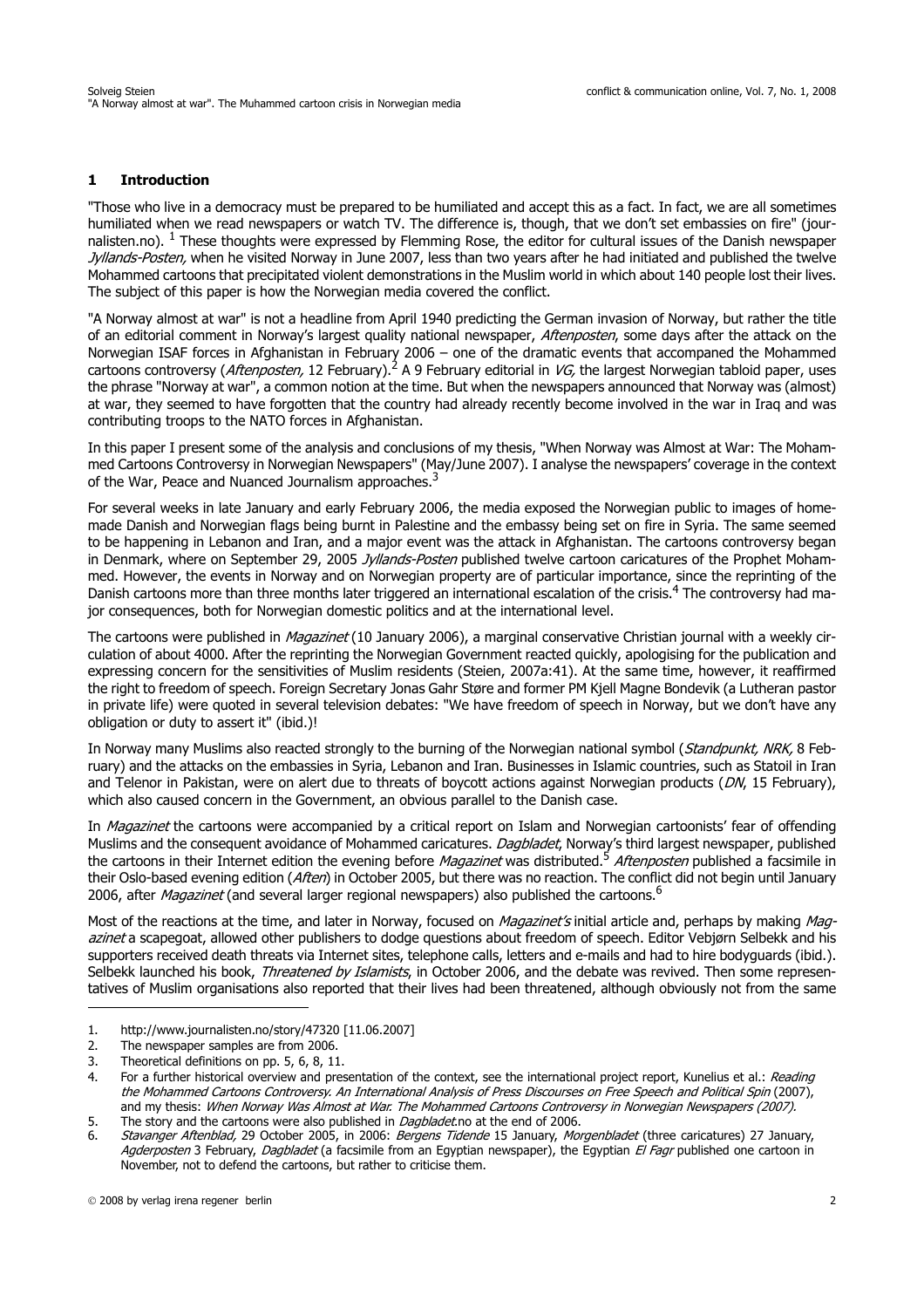quarters (ibid.).<sup>1</sup> Selbekk became a defender of freedom of speech, although he has asserted that he himself would never publish cartoons critical of Jesus, and at least earlier had suggested reviving the "dormant" Penal Code article on blasphemy. Selbekk was consistently and unreservedly supported by the president of the Norwegian Press Association, who emphasised the constitutional right of freedom of speech/press.<sup>2</sup> As the conflict developed, this issue was narrowed and framed as a question of "we versus them (Muslims)" (Lynch & McGoldrick, 2005:6).

On 10 February, the Minister of Labour and Social Inclusion, Bjarne Håkon Hanssen, arranged a meeting in his office with representatives of Muslim organisations and *Magazinet's* editor. Selbekk apologised for what he described as the unintentional humiliation of Islam. The Government insisted that its intention was never to apologise for freedom of speech, but the reconciliation meeting still appeared politically staged. "Arranging the meeting at the Minister's office might have contributed to some misunderstandings about the Government's role in this matter", Foreign Secretary Raymond Johansen conceded at a meeting in June 2007 (journalisten.no).<sup>3</sup>

## **2 Historical and political background**

The present Norwegian (majority) government is a coalition of the Labour Party, the Socialist Left and the Centre Party. Some public opinion polls show that the Labour Party drew members from the self-proclaimed liberals, the Progress Party ("Fremskrittspartiet"), to be the largest party. The Progress Party is often characterised as a radical right-wing populist party in academic literature and is a close relative of the Danish People's Party (Steien, 2007a:42). Established in 1973, it is considered to have the most restrictive views on immigration and to be the most xenophobic of all the political parties represented in the Parliament (ibid.). During the cartoons controversy, newspapers questioned whether this party would profit from the conflict.

## **2. 1 The concepts of ethnicity, minority and identity**

Over the past 35-40 years, Norway has become an increasingly multicultural country, in which approximately 6 % of the population of 4.65 million comes from non-Western countries (285,300). Approximately 125,000 non-Western immigrants live in or near Oslo. "Statistics Norway" (SSB) has no overview of how many Norwegian residents are Muslims, but registered membership in Islamic congregations was 72,000 in 2006; while in 1990 the number was 19,000<sup>4</sup>; this constitutes about 20 % of members of organised religious groups outside the Church of Norway. Before the 1970s, Norway had a relatively homogenous society, and initially immigrants were referred to as "foreign or guest labourers", which was later changed to "our new fellow citizens", and finally – a concept which is often used today – Norwegians of (for example) Pakistani origin or background with a "hyphenated-identity": Norwegian-Pakistani, Norwegian-Somali, etc., implying a dual or hybrid identity. In the beginning, the "new fellow citizens" were treated with a mixture of curiosity and tolerance; Norway needed them in the labour force (ibid.). In the mid-1980s there was a paradigm change; the focus became more problemand difference-oriented (Eide, 2003:109). At the same time, the concept of "ethnic Norwegian" became commonplace. This has been very apparent in police crime reports, where during the 1990s the perpetrator's or victim's ethnic background was always mentioned if he was of other than Norwegian ancestry, even if he was second-generation, born and raised in Norway. The same seems to be the case in the media when problems arise. In 1997, a research report initiated by The Norwegian Union of Journalists concluded that, for example, readers of the tabloid newspaper VG encountered a criminal foreigner in every third article dealing with immigrants (Lindstad & Fjeldstad, 1997). The same tendencies were apparent in *Dagbladet* and TV2 (every fourth article, report, etc.). In terms of reporting about minorities: crime was the dominant image, newspapers wrote a lot about racism (and the negative attitudes of political extremists), but almost nothing about discrimination, and Norwegians were described as active, while the minority represented passivity. With some exceptions the report concluded that the media present minorities as groups with a limited repertoire, as if the media had its own minority ghetto (ibid.). There seems to be a tendency for the media to use culture as an explanatory concept when discussing minority groups and crime, and such a model may support racism, if it is used only to describe "them", and not also "us". This is a relevant aspect of the Government's recent concern about the issue of arranged marriages, and its desire to implement age limits for marriages with partners from the countries of origin. As of yet, considerable discussion has not produced agreement on resolving this delicate issue. Concern about this issue, as well as about the wearing of the hijab (veil), female circumcision, and whether to forbid marriage between cousins, tends to dominate media coverage of minorities (ibid.).

When journalists wrote about other cultures in the past, it was often in terms of views shaped by the colonial heritage, and it was hard to check stories. Now the "other" culture is part of the new cultural reality in Norway, and we live in a "global

<sup>1.</sup> Four other Islam-critical books were published with a similar approach to Islam and (Norwegian) policy on integration in 2006 and 2007, most of them heavily covered in the media.

<sup>2.</sup> Article 100 of the Norwegian Constitution. This Article was strengthened in 2004.<br>3. http://www.journalisten.no/story/47320 [11.06.2007]

<sup>3.</sup><http://www.journalisten.no/story/47320>[11.06.2007]

<sup>4.</sup><http://www.ssb.no/emner/07/02/10/trosamf/tab-2006-12-18-01.html> [17.02.07]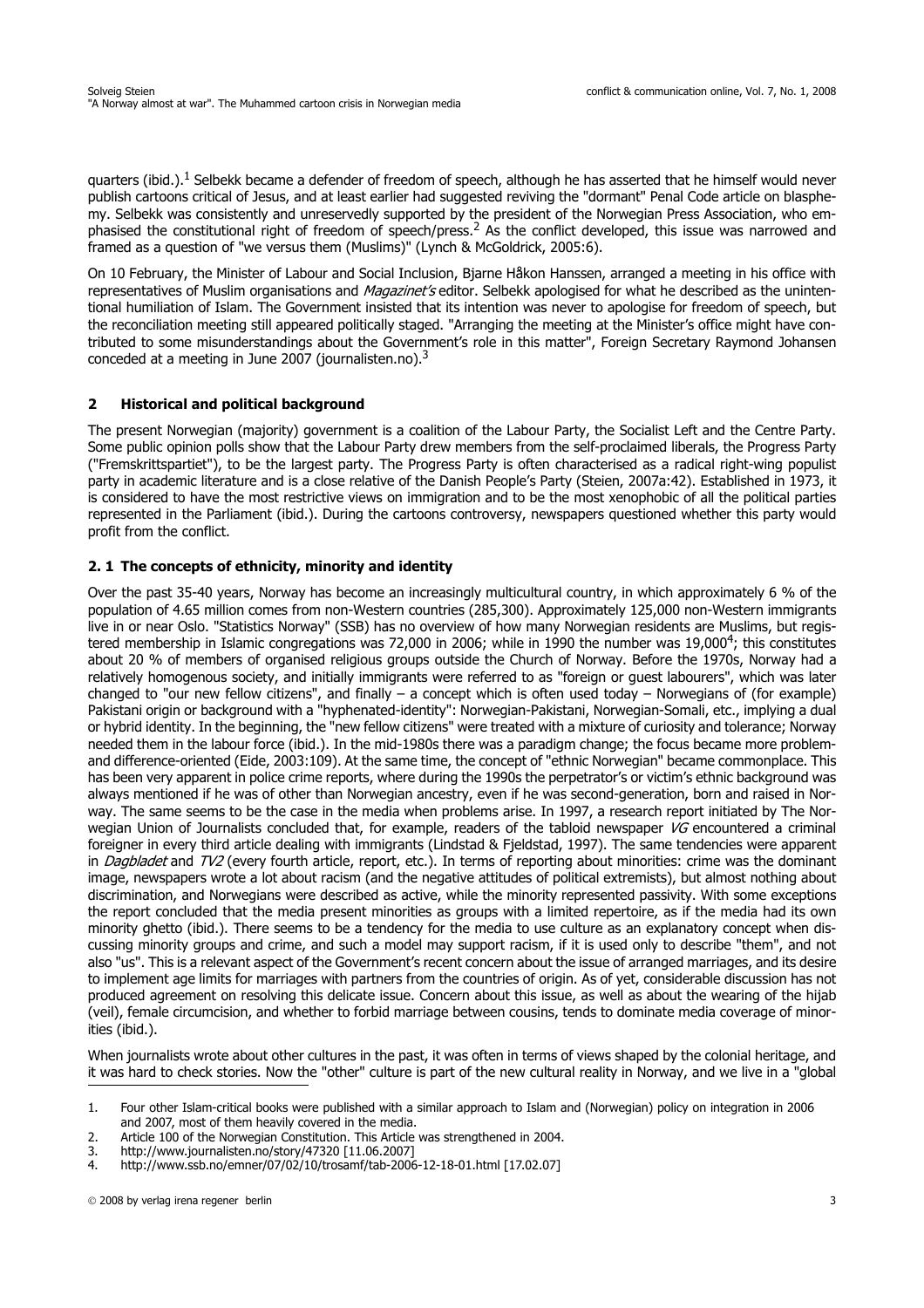village" where news circulates rapidly through electronic media and via satellites. Elisabeth Eide describes Norwegian residents of non-Western backgrounds as "internal Others" when she analyses contemporary feature stories on minorities in Norway based on the degree of "their" Norwegian identity (Eide, 2002:9, 204). The media's presentation of Europe's "internal Others" has met with criticism from researchers who are open to new ways of thinking and describing society, as well as from minority groups (Steien, 2007b). "The most important contribution for research is to construct an analytical and professional view of culture, ethnicity and identity so it will not be left to private interests and political assurances", Iben Jensen writes (Jensen, 2000:21). She affirms that professional competence and knowledge are weapons in the struggle against hostility towards immigrants. Her view corresponds with the approach of Peace versus War Journalism, which emphasises the importance of conflict analysis skills as an essential tool for journalists covering conflicts, as well as when writing about conflicting interests (Lynch & McGoldrick, 2005:34). Gadi Wolfsfeld describes the shift in focus from conflict to peace as something that "leads one down a somewhat different theoretical path" (Wolfsfeld, 2004:2).

At the beginning of the Mohammed cartoons conflict, "everyone" seemed to agree that publishing the cartoons fell within every newspaper's constitutional right to freedom of speech. This right is, of course, a basic prerequisite of all free media, also highlighted as Article 1.1. of the Code of Ethics of the Norwegian Press. Ethical journalistic practice also means "to allow different views to be expressed" (Article 1.2.), and this is also one of the principles of Peace Journalism (Lynch & McGoldrick, 2005). The Code emphasises the use of "breadth and relevant sources" (Article 3.2.). Newspapers have pledged to obey this code, and many of them have even supplemented it with further ethical in-house rules.

# **3 Approaches**

In analysing Norwegian newspaper coverage of the cartoons conflict, I tried to approach the topic within the context of Peace versus War Journalism (Lynch & McGoldrick, 2005). Peace Journalism offers a (practical) roadmap for journalists to report in a way that does not support violence, but is not basically a theoretical approach or tool for media (text) analysis. Yet based on this perspective, I have investigated how journalists relate to the complexity of conflict and whether it is possible to identify patterns of "War and Peace Journalism" in news reports and overall coverage. Do articles survey the background and causes of conflict, or are reports "black/white", independently of whether stories are about domestic or international events? Do newspapers contribute to escalating conflict or to reconciliation? Is the main discourse one of a "clash of civilisations, of "us" versus "them", e.g., the Orient versus the West in geography, culture and religion, as well as the Orient in the West ("internal Others")? Lynch & McGoldrick assert that most journalism, although regarding itself as neutral and objective, is actually "war journalism", biased in favour of war and conflict as problem solutions (Lynch & Mc-Goldrick, 2005). By comparing six selected newspapers' parallel reports/reportage on the same events between 15 January and 15 March 2006, I have tried to discover differences and characteristic features in patterns of agendas, traditions and influences. In these two months the newspapers published more than 900 stories and different sorts of opinion pieces and even more pictures on the Mohammed cartoons controversy. The six chosen papers represent the largest national quality daily newspapers (Aftenposten, Dagsavisen, Dagens Næringsliv), the two tabloid newspapers Dagbladet and VG, and the largest local newspaper, Aften.

## **4 The backdrop of war journalism**

Peace versus War Journalism might be regarded as a perspective on the discourse of ideologies (see below), as part of a propaganda discourse and also as part of a political one. I chose this perspective because it highlights a way of thinking that is often lost sight of behind sensationalistic front pages and celebrity journalism. In this connection, Noam Chomsky addresses an important question: "The role of the media in contemporary politics forces us to ask: What kind of world and what kind of society do we want to live in, and in particular, in what sense of democracy do we want to be a democratic society" (Chomsky, 2002:9).

Johan Galtung, the "father" of Peace Journalism, implies that, in general, there are two ways of looking at conflict, the "high road" and the "low road", "depending on whether the focus is on the conflict and its peaceful transformation, or on the meta-conflict that comes after the root conflict, created by violence and war and the question of who wins" (Galtung, 1997, Ch.5:1).<sup>1</sup> The low road, as Galtung implies, is dominant in the media, it "sees a conflict as a battle and the battle as a sports arena and gladiator circus" … "War journalism has sports journalism and court journalism, as models" (ibid.:1). The high road, however, is the road of Peace Journalism, focusing on violence-free conflict transformation. It should be modelled on health journalism; the focus is not on the disease itself, but on how to overcome it. Galtung reverses a popular saying when he points out that, "… the first victim in a war is not truth, that is only the second victim. The first victim is, of course, peace" (ibid.:1).<sup>2</sup>

<sup>1.</sup> [http://www.crnetwork.ca/programs/PeaceJournalism.htm\(Media:](http://www.crnetwork.ca/programs/PeaceJournalism.htm(Media) (Peace Journalism, ch. 5, p.1) [20.02.07]

<sup>2.</sup> The next two victims Galtung adds to the first two are *people* and *solutions* (ibid.:3).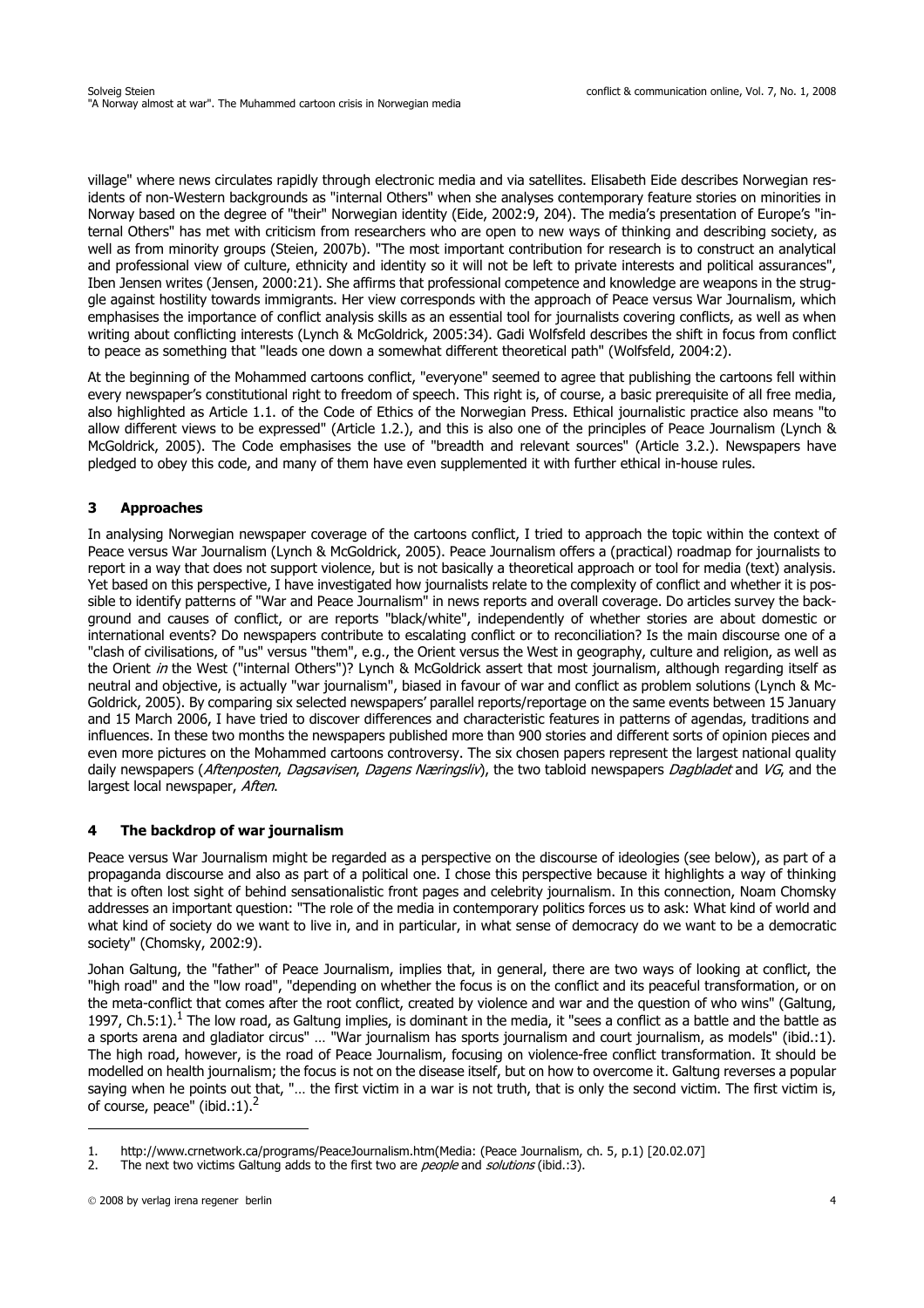Although the vague phrase "Peace Journalism" is understood by many as a way to advocate peace which contrasts with the journalistic ideals of neutrality and objectivity and may also imply that the journalist is not supposed to have her or his own political agenda, Lynch and McGoldrick suggest that the way to interpret it is rather as "giving peace a chance" (Lynch & McGoldrick, 2005:xxi).

According to Galtung, Peace Journalism is a "journalism of attachment to all actual and potential victims; War Journalism only attaches to 'our' side" (Galtung, 1997:4). Wilhelm Kempf shows that practising Peace Journalism requires much of the journalist: liberation from the institutional, economic and sociological constraints of news production, and a profound knowledge and understanding of both conflict theory and the particular conflict (Kempf, 2003:10-11). While the news media require immediacy, a successful peace process or conflict solution requires patience. It also requires a minimal understanding of (the needs of) the other party, "but the news media reinforce ethnocentrism and hostility towards adversaries" (Wolfsfeld, 2004:2). Wolfsfeld holds that journalists have an ethical obligation to encourage reconciliation between hostile populations. At the very least, journalists should do no harm (ibid.:5). "The goals for journalism working in conflict-ridden areas should be to provide as much information as possible about the roots of the problem and to encourage a rational public debate concerning the various options for ending it" (ibid.:5).

Furthermore, Peace Journalism demands much in terms of resources, "… the number of specialist correspondents is constantly decreasing, and the trend of parachute journalism is becoming more and more prevalent" (Sjøvaag, 2005:55). At the end of the 1990s the foreign reports are fewer, the number of correspondents is decreasing, while sports reports are part of every broadcasting news report, and the Norwegian Broadcasting Corporation's (NRK's) weekly foreign affairs special is broadcast after 11 p.m.

The 2003 research project "Power and Democracy" concluded in the chapter "The New Class Society": "The vast majority of the immigrant population does not participate in the Norwegian political system, and this will after some time constitute a new underclass within low paid jobs or outside the labour market".<sup>1</sup> This group's lack of influence and its over-representation in the media can have negative effects, because it fails to meet the public's need for information and an understanding of the "truth" that reflects the different aspects of a multicultural, multiethnic and multiracial society; something we may call a 'new identity' or modernity. The main problem may be not a lack of minority participation, but rather how minorities are ambivalently portrayed, in terms of contrasts and paradoxes – with regard to the majority (Røgilds, 2003:39). One of the discussants in my sample, Iffit Z. Qureshi, compares participating in TV panels to being the defendant in a trial, as if you were accused of a crime:

Muslims are invited to discussions with well-articulated politicians and leaders of organisations, who profit from enemy images of Muslims. Such programs become a sort of trial where Muslims' loyalty to Norwegian democracy and Norwegian values is being questioned (Aftenposten, 3 March 2006).

Her experience may suggest an explanation of why Muslims are underrepresented in the media, even in regard to issues concerning them directly, like the cartoons controversy (Table 2). The prevalence of stereotypical frames in the media also makes many minority representatives reluctant to participate and raises a fundamental question: are the media ethnically and racially biased, and if they are, how is this expressed (Røgilds, 2003:42)?

I view the concept of War versus Peace Journalism as a major critical media discourse, a way to encourage critical journalism, and the intention of such a discourse/journalism is to survey and unmask power relations in society and formulate normative perspectives from which the researcher/journalist may criticise these relations and propose new approaches for bringing about social change (Steien, 2007a:43). Two concepts important in the explanations of discourse analysis are "power" and "ideology" and how discourse is related to social power (Jørgensen & Phillips, 1999:11). These two components of the critical discourse approach form the background of my categories of War and Peace Journalism, since both relate to power structures and (political) ideologies, although they are expressed in different ways.

## **4. 1 The ideological inheritance**

Widely shared conceptions of Norwegian identity have been challenged during the last few decades because of immigration. This challenge attracts attention, for example, when a dominant group wants to promote its interests: "… many ideologies develop precisely in order to sustain, legitimate or manage group conflicts, as well as relationships of power and dominance" (van Dijk, 1998:24). The cognitive structures of ideology are important because social practices presuppose a wide range of socio-cultural and group-specific beliefs or social representations. And this again may be directly expressed in discourse. Teun A. van Dijk takes as an example a prejudiced opinion, "women are less competent" than men, to illustrate what he calls a 'male chauvinist ideology' (ibid.:24). "Muslim mass identity is an anti-thesis to kindness" (Aftenposten, 16 February) is an example of a claim informed by a racist ideology (using the definitions in the UN Convention).

<sup>1.</sup> [http://odin.dep.no/odinarkiv/english/brundtland\\_III/ud/032005-990424/dok-bu.html,](http://odin.dep.no/odinarkiv/english/brundtland_III/ud/032005-990424/dok-bu.html) [11.12.2006]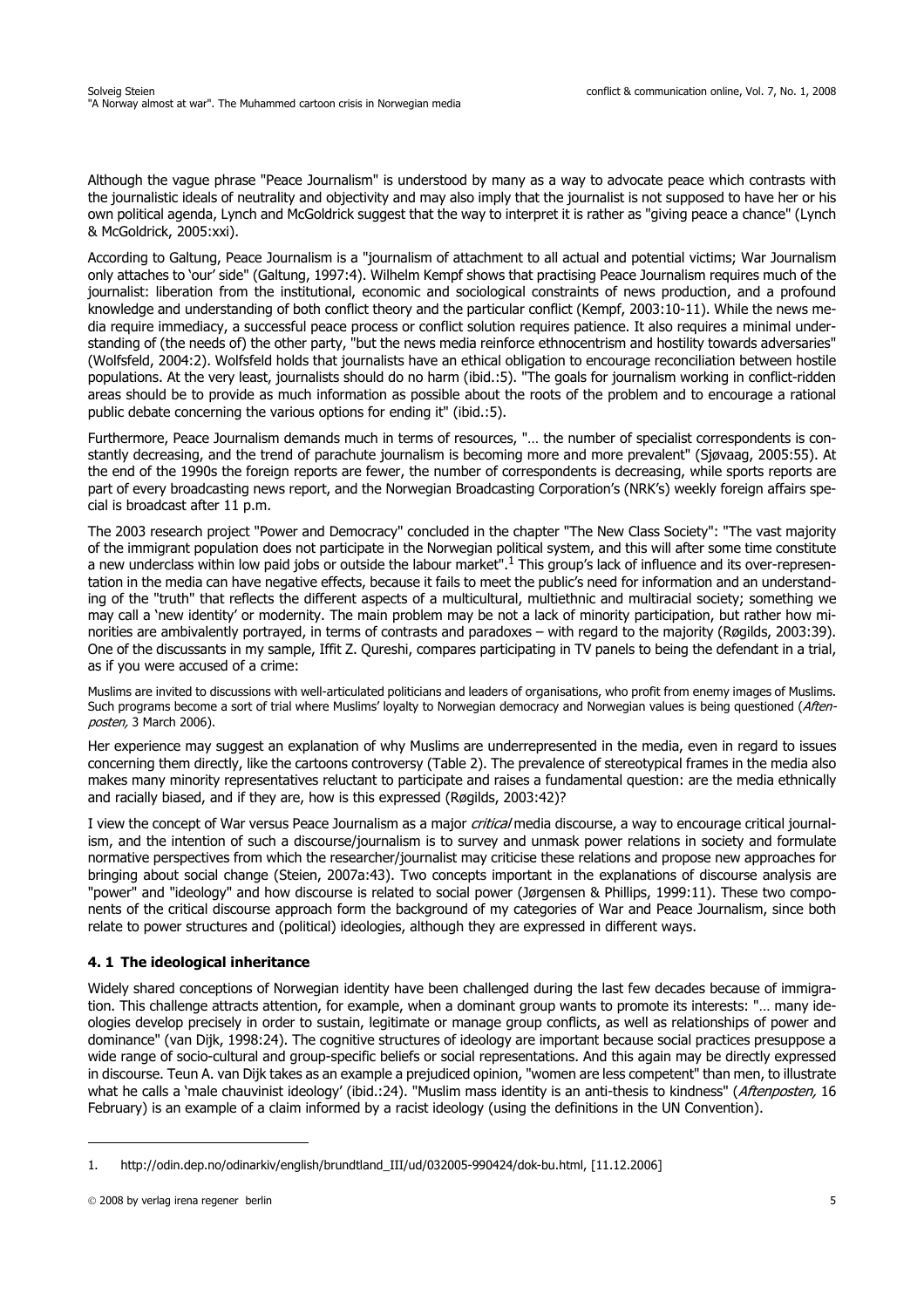"Ideologies organise specific group attitudes; these attitudes may be used in the formation of personal opinions as represented in models; and these personal opinions may finally be expressed in text and talk. This is the usual, indirect way of ideological expression in discourse" (van Dijk, 1998:25).

#### **4. 2 The relativism of racism**

In discussing the concept of stereotyping ethnic minorities, Ylva Brune explains stereotypes as an aspect of discursive strategies: "They are powerful tools for symbolic power and symbolic violence, and they perform where the distribution of power is unequal" (Brune, 2003:51). She describes how stereotypes work in a bipolar manner, using dichotomies of language or culture to identify or construct inequality between people through simplifications and reductions. The "other" is characterised, for example, by its religion, and thereby the group is reduced to being identical with the religion. In terms of War Journalism, this is "'us-them' journalism …, voice for 'us'" (Lynch &McGoldrick, 2005:6). This also has an impact on the understanding of race: the modern concept of race is deconstructed from biology and skin colour, but constructed into a cultural concept (and then: religious). Throughout history, racism has always been specific and relative to its context. The context and character of the new racism enable it to be recognised.

### **4. 3 Racism recognised through the "law of commutation"**

Three public intellectuals address an important issue regarding the Mohammed cartoons: Was the publication an expression of racism (*Dagbladet*, 22 February)? They refer to the drawing presenting an Oriental man/the Prophet with a turban, sabre and stripe like a criminal, covering his eyes, flanked by two women dressed in burkas concealing everything but their frightened eyes. Like the other motifs, the sabre and the turban "reflect a popular Oriental repertoire of clichés about Arab men as exotic, barbaric and untrustworthy" (ibid.). A revealing test of the cartoons' potential racist or ethnocentric dimension is to use the "law of commutation": replacing the Oriental man in the drawing with, for example, a Jew or a black. Doing so makes any racist content more visible. Another relevant test is to view the issue from the perspective that many of the world's 1.2 billion Muslims regard the cartoons crisis as a Western conspiracy directed at *them*, rather than as a case of the West defending its fundamental democratic right to free speech.

Another example of the discursive struggle for hegemony is provided by Samuel Huntington's theory of the "clash of civilisations", which was often alluded to in editorials and comments during the cartoons controversy and also appeared as an underlying narrative in articles (Huntington, 1993). Huntington believes that future conflicts will not arise from differences in ideologies or economic systems, but instead from cultural differences between civilisations. This follows from his notion that national identities are losing their power to unite people and are being superseded by cultural identities based on history, language, tradition and religion (ibid.).

The opponents of this theory often use questions about power and social conditions and the critique of Western double standards to explain the strong reactions to an issue like the Mohammed cartoons. The clash-of-civilisations approach is also similar to the analyses of War Journalism: "two parties… 'us-them'-journalism… expose 'their' untruths …" (Lynch & McGoldrick, 2005:6). An alternative approach could be that of "clashes of humiliation" (Lindner, 2006).

### **4. 4 Clashes of humiliation**

Evelin Lindner has done a social-psychological study of the role of *humiliation* in human conflict. From the acts of humiliation in Nazi Germany or the attacks on the Twin Towers in New York to intentional humiliations such as those committed at the Abu Ghraib prison in Baghdad, she examines how little-understood, often overlooked emotions can spark uprisings, conflict and war. "When respect and recognition fail, those who feel victimised are prone to highlight differences to 'justify' rifts caused by humiliation. Clashes of civilisations are not the problem, but clashes of humiliations are" (Lindner, 2006:172). With respect to covering Islam, Edward Said describes how knowledge about Islam and Islamic peoples has generally developed not only from dominance and confrontation, but also from cultural antipathy, which might be understood as humiliation (Said, 1997:163). The tendency to legitimate negative approaches towards Islam and to downgrade Islamic peoples has been even more apparent since 9/11, because of an international paradigm shift caused by the "war on terror", and concretised through the wars in Afghanistan and Iraq. To "see 'them' as the problem" is war and violence oriented journalism (Lynch & McGoldrick, 2005:6). Lindner's critical approach to the "clash of civilisations" approach and her emphasis on the emotional state of humiliation are relevant for the Mohammed cartoons controversy, both in terms of how the cartoons were received and how the media covered the issue. *Dagens Næringsliv* published a feature story on the occurrence of the word "humiliation" (verb: to humiliate) and synonyms like "violation" (to violate) and "insult" (to insult) in the 20 largest newspapers, from 27 January until 9 February for every year since 2000, whereby the frequency was 30- 50 in the first six years, but increased to almost 300 in 2006. Use of the word "insult" increased from 40 to 150 (DN, 11/ 12 February). The title of the feature story is "Time for humiliation".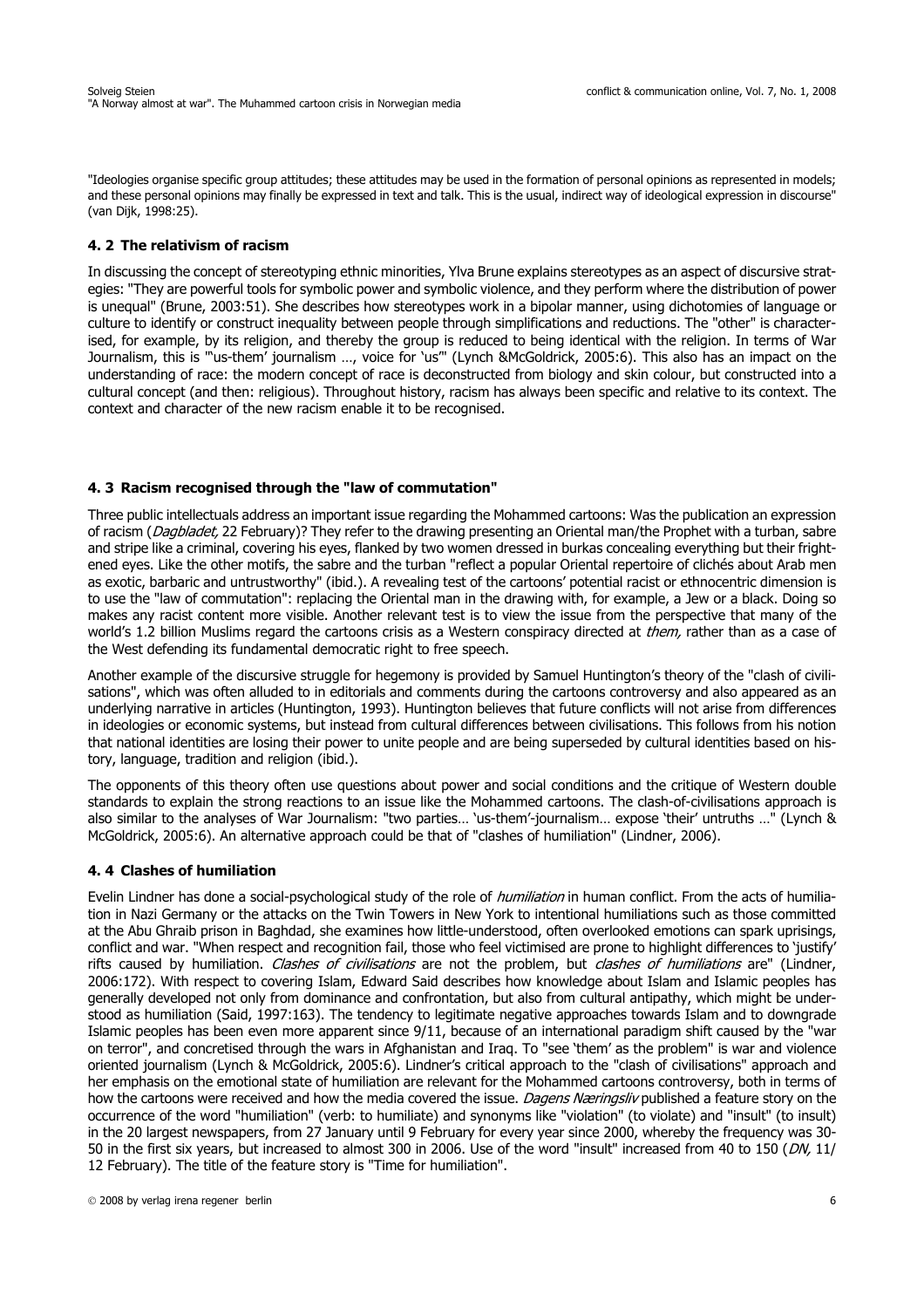### **5 Methodology**

Barbara Gentikov asserts that to combine quantitative and qualitative approaches to media resources is "a beautiful ideal, but unfortunately, it does not function practically" (Gentikov, 2005:35). Nevertheless, to unmask the power structures or struggles underlying newspapers' choice of viewpoints and sources, I find both approaches useful. It is difficult to establish categories of War, Peace (and nuanced) Journalism within and among my substantial and comprehensive sample without counting the articles, as well as indicating who is speaking. Since the concept of War and Peace Journalism is constructed as a practical tool for journalists in the field and not primarily as a theoretical discourse approach, the categories are based on Galtung's definitions and my judgements and interpretations. There may be a third, middle "way": journalism characterised as "neither-nor": e.g., some journalists may balance their stories or write background articles, or their reports may contain elements of both Peace and War Journalism. Therefore, I have introduced a third category of journalism, Nuanced Journalism, as illustrated, for example, by informative articles about religion.

"Giving a voice to all parties …" is one of the ideals of Peace Journalism (Lynch & McGoldrick, 2005:6). Hence, I have recorded the numbers of sources by gender and minority versus majority background. War Journalism is described by eliteorientation, and I have also classified the sources as expert/politician and grass-root sources.

#### **5.1 Implications of the tables**

The quantitative tables show the numbers of articles distributed in different categories of genres (Table 1), the representation of sources (Table 2), the occurrence of War versus Peace or Nuanced Journalism in news reports and reportage, 31 January – 14 February 2006, the period when Norway was "almost" at war (Table 3).<sup>1</sup>

|                                                                                                                                                                                                                                                                                                                                                                                                                                                                                                                                                                                                                                                                                                                                                                                                                                                                                                                                                                                                                                                                                                              | <b>Front page</b> | <b>Editoria</b> | Comment        | Opinions, letters | News report | News reportage | <b>Background</b> | <b>Briefs</b> | Inquiries      | ports/opinions<br>Number of re- |
|--------------------------------------------------------------------------------------------------------------------------------------------------------------------------------------------------------------------------------------------------------------------------------------------------------------------------------------------------------------------------------------------------------------------------------------------------------------------------------------------------------------------------------------------------------------------------------------------------------------------------------------------------------------------------------------------------------------------------------------------------------------------------------------------------------------------------------------------------------------------------------------------------------------------------------------------------------------------------------------------------------------------------------------------------------------------------------------------------------------|-------------------|-----------------|----------------|-------------------|-------------|----------------|-------------------|---------------|----------------|---------------------------------|
| Aften                                                                                                                                                                                                                                                                                                                                                                                                                                                                                                                                                                                                                                                                                                                                                                                                                                                                                                                                                                                                                                                                                                        | 0                 | $\mathbf{1}$    | $\overline{2}$ | $\overline{2}$    | 5           | 1              | 0                 | 19            | $\mathbf{1}$   | 31                              |
| Aftenposten                                                                                                                                                                                                                                                                                                                                                                                                                                                                                                                                                                                                                                                                                                                                                                                                                                                                                                                                                                                                                                                                                                  | 14                | $\overline{7}$  | 50             | 49                | 65          | 25             | $\overline{7}$    | 49            | $\overline{2}$ | 268                             |
| <b>Dagbladet</b>                                                                                                                                                                                                                                                                                                                                                                                                                                                                                                                                                                                                                                                                                                                                                                                                                                                                                                                                                                                                                                                                                             | $\overline{7}$    | $\overline{7}$  | 27             | 85                | 46          | 18             | $\overline{2}$    | 21            | $\mathbf{1}$   | 214                             |
| <b>Dagens Næringsliv</b>                                                                                                                                                                                                                                                                                                                                                                                                                                                                                                                                                                                                                                                                                                                                                                                                                                                                                                                                                                                                                                                                                     | $\overline{2}$    | 5               | 11             | 3                 | 19          | 6              | $\mathbf{1}$      | 16            | 0              | 63                              |
| <b>Dagsavisen</b>                                                                                                                                                                                                                                                                                                                                                                                                                                                                                                                                                                                                                                                                                                                                                                                                                                                                                                                                                                                                                                                                                            | 12                | 4               | 16             | 18                | 47          | 39             | $\overline{2}$    | 25            | 3              | 166                             |
| VG                                                                                                                                                                                                                                                                                                                                                                                                                                                                                                                                                                                                                                                                                                                                                                                                                                                                                                                                                                                                                                                                                                           | $\overline{7}$    | 5               | 26             | 18                | 65          | 22             | $\mathbf{1}$      | 14            | 0              | 158                             |
| <b>Total</b>                                                                                                                                                                                                                                                                                                                                                                                                                                                                                                                                                                                                                                                                                                                                                                                                                                                                                                                                                                                                                                                                                                 | 42                | 29              | 132            | 175               | 247         | 111            | 13                | 144           | $\overline{7}$ | 900                             |
| <b>Giving voice to the voiceless</b><br>6<br>The representation of sources is a central aspect of Peace Journalism, and German<br>ermas emphasises the importance of a well-functioning public discourse as an esse<br>spective presupposes a public that has knowledge of and access to forums for<br>perspective, Peace Journalism emphasises a people-orientation, "focusing on the su<br>voices to the voiceless" (Lynch & McGoldrick, 2005:6). The relevance of the latter<br>of minority voices is apparent in the debate "space", the comments and newspaper<br>of female sources is generally apparent (Table 2). The unbalanced representation is<br>but rather a question of pluralism and fair representation in a matter that concerns<br>as minority residents. I find the same aspect to be relevant concerning levels or pri<br>reports on war and conflict, there is a tradition of privileging male sources (Zilliacu<br>Of the total number of sources (753) in every genre of stories in the research m<br>Dagsavisen has an average of 25 % female sources, Aftenposten, with the larges |                   |                 |                |                   |             |                |                   |               |                |                                 |
| The tables are also presented in my thesis (June 2007).<br>1.                                                                                                                                                                                                                                                                                                                                                                                                                                                                                                                                                                                                                                                                                                                                                                                                                                                                                                                                                                                                                                                |                   |                 |                |                   |             |                |                   |               |                |                                 |

#### **6 Giving voice to the voiceless**

The representation of sources is a central aspect of Peace Journalism, and German sociologist and philosopher Jürgen Habermas emphasises the importance of a well-functioning public discourse as an essential foundation of democracy. His perspective presupposes a public that has knowledge of and access to forums for discussion and debate. As an overall perspective, Peace Journalism emphasises a people-orientation, "focusing on the suffering of women, aged, children, giving voices to the voiceless" (Lynch & McGoldrick, 2005:6). The relevance of the latter aspect is shown by my sample; the lack of minority voices is apparent in the debate "space", the comments and newspaper sources are elite-oriented, and the lack of female sources is generally apparent (Table 2). The unbalanced representation is not, for example, a basic feminist issue, but rather a question of pluralism and fair representation in a matter that concerns men as well as women, majority as well as minority residents. I find the same aspect to be relevant concerning levels or priorities of sources; in hardcore news, like reports on war and conflict, there is a tradition of privileging male sources (Zilliacus-Tikkanen, 1997:70,147-148).

Of the total number of sources (753) in every genre of stories in the research materials, 80 % are male, 20 % female; Dagsavisen has an average of 25 % female sources, Aftenposten, with the largest total number of articles (268), has 16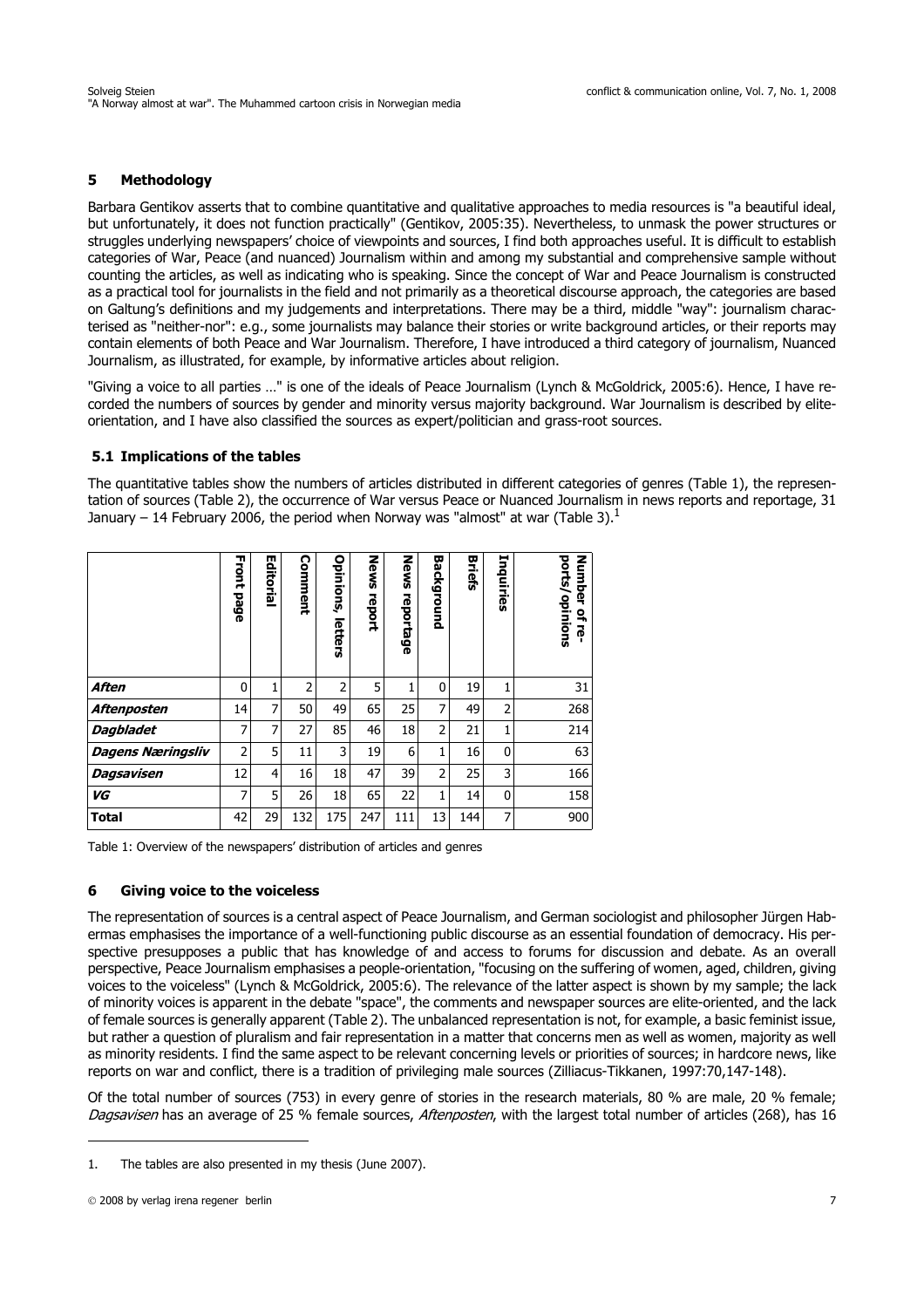| <b>Sources</b>            | <b>Aften</b> | Aftenposten | <b>Dagbladet</b> | DN | <b>Dagsavisen</b> | VG  | <b>Total</b> |
|---------------------------|--------------|-------------|------------------|----|-------------------|-----|--------------|
| <b>Male sources</b>       | 15           | 166         | 97               | 42 | 163               | 122 | 605          |
| <b>Majority sources</b>   |              | 120         | 65               | 33 | 93                | 87  | 402          |
| <b>Minority sources</b>   | 11           | 46          | 32               | 13 | 70                | 35  | 207          |
| <b>Expert, politician</b> | 14           | 145         | 80               | 39 | 124               | 110 | 512          |
| <b>Grassroot</b>          |              | 21          | 17               |    | 36                | 12  | 87           |
|                           |              |             |                  |    |                   |     |              |
| Female sources            | ŋ            | 32          | 28               | 11 | 50                | 27  | 148          |
| <b>Majority sources</b>   | O            | 28          | 21               | 11 | 40                | 24  | 124          |
| <b>Minority sources</b>   | ŋ            | 4           | 7                |    | 10                |     | 24           |
| <b>Expert/politician</b>  | 0            | 20          | 19               | 11 | 38                | 20  | 108          |
| Grassroot                 |              | 12          | 9                | n  | 12                |     | 40           |

% female sources, Aften does not have a single female source. This is obvious due to the (low) number of female sources in the news stories (and in photographs), as well as their low participation in the opinion materials.

Table 2: Sources

The people-orientation approach can also be transferred to the grassroot's representatives, who, as illustrated above, constitute 17 % of the sources and actually represent many of the interviewees in short inquiries. When conflicts like the Mohammed cartoons controversy cause an international crisis, it is natural to encounter a high representation of politicians and experts in the columns, as well as ones with a minority background; politicians and experts constitute 82 % of the sources. This indicates an elite-orientation in the coverage of the cartoons crisis, which is also characteristic of War Journalism, although I do not mean to imply that all coverage with such a category of sources is war-oriented. Table 2 shows that 34 % of the male and 15 % of the female sources have a minority background. The relatively high representation of male sources with a minority background in the news stories is probably due to the nature of the issue; many were actors and/or experts on the Mohammed cartoons controversy (Steien, 2007a:46).<sup>1</sup> If the newspapers' aim is to contribute to dialogue and finding peaceful solutions to conflicts like this, one way to do this is to present voices, opinions and images that differ from those of the extremists (Lynch & McGoldrick, 2005).

### **6. 1 The voice of an "ideal immigrant"**

Shazad Rana comments in VG on Islam's own intolerance (VG, 15 February) and in *Aftenposten*, 7 February, where he suggests eliminating the Article on obligatory religious stipulations in schools and kindergartens. The comment is accompanied by a picture of the Danish Imam, Abu Laban, raising his right hand in a gesture suggesting the Hitler salute while giving a speech. The image evokes what the German intellectual Hans Magnus Enzensberger describes in an essay as an example of "men of horror" or "radical losers" (Enzensberger, 2006). This is a powerful demonstration of the clash of civilisations; even if the comments are differentiated and moderate, pictures of aggressive, angry demonstrators burning flags, shaking their fists, etc., often accompany them. On 14 February, Rana is interviewed in *Dagbladet*; and the headline is: "The ideal immigrant criticises the government: (They) should never have apologised" (Dagbladet, 14 February). He is an example of the new 'fellow citizen' whom "we" approve of; he has assimilated "our" values, is even married to a Norwegian and likes skiing: He stands in contrast to those who wear ethnic clothing, marry within their ethnic group, and react against the cartoons: "The society's premise is that Muslims must 'modernise', i.e. become 'Norwegian'", Anne Sofie Roald writes (Roald, 2005:223). Dutch citizen Ayaan Hirsi Ali launches her book, The Caged Virgin. Emancipation Proclamation for Women and Islam in the Norwegian edition, and this is covered in the different newspapers. She is known as an uncompromising opponent of Islam and was a close friend of filmmaker Theo van Gogh, who was murdered because of his stands on the same issue.<sup>2</sup> DN presents news about Ali three times, as their only female minority representative. As these examples sug-

<sup>1.</sup> In my thesis I also counted ethnic and gender representation in the opinion samples (editorials, comments, analysis, debate, reader's letters, etc.): 18 % of the participants are women, 12 % of the total number of 216 comments by public intellectuals have a non-Norwegian background (26), and the unsigned editorials are not counted here, although we assume that they are rarely written by women and/or minority representatives, since the editors on most levels are male. In the 915 published photographs men constitute almost 640 of the subjects, women 135 (mixed 15), whether in single images, small groups or crowds. The percentages are 80 % men, 15 % women, with illustrations, caricatures, etc. making up the remainder (Steien 2007b).

<sup>2.</sup> Karlsen & Winther point out that Theo van Gogh is wrongly described as a "knight of free speech". A regrettable aspect of his campaign was his reference to Muslims as "goat-fuckers" (Karlsen & Winther, 2006:60).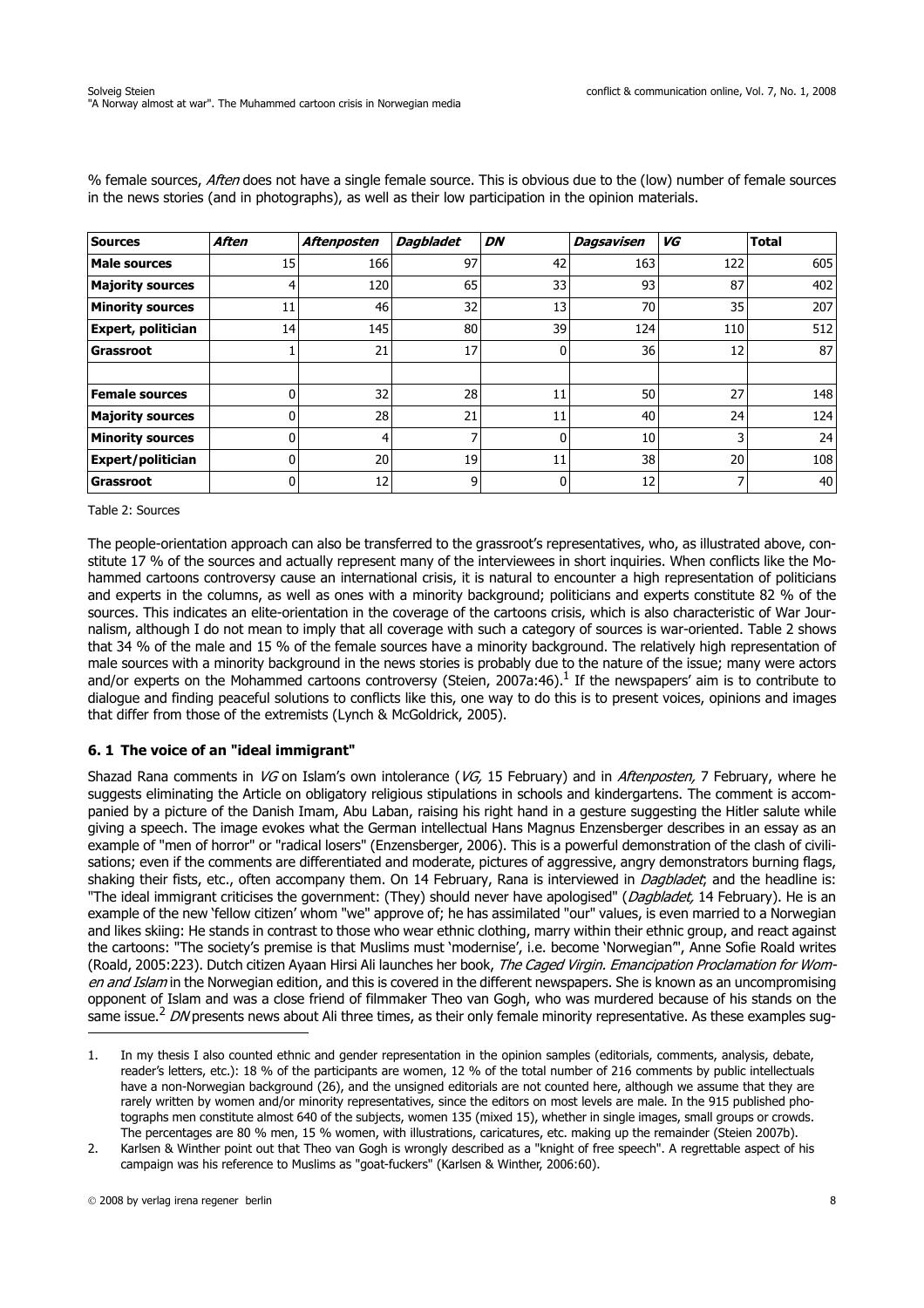gest, "Conflict is a relationship between two or more parties (individuals or groups) who have, or think they have, incompatible goals, needs and interests" (Lynch & McGoldrick, 2005:34).

### **7 Attitudes in news reports and reportage**

VG describes the attacks in the Middle East as a "Mob Amok" (6 February), while Dagsavisen's headline of the same day is "Violence Never Acceptable". They deal with the same event, but from different angles or perspectives. The journalist's or the editor's choice of perspective is part of the narrative. "The slant … the psychological, sociological and ideological ramifications of the narrator's attitudes, may range from neutral to highly charged/slanted" (Chatman, 1990:143). Wilhelm Kempf describes the consequences of such ramifications: "… journalists appoint themselves judges of who is good or evil in the world, and ... they place moral pressure on the international community to take sides" (Kempf, 2002:59). VG offers a narrative consistent with a War Journalism approach, while *Dagsavisen* takes a stance against violence, thus aligning with Peace Journalism.

Some 63 % of VG's (news) stories (Table 3) (and 57 % of their opinion materials) during the research period fall within the category of War Journalism, recognisable by its conflict implications. In contrast to this approach, "They should … focus on suffering, expose untruths on all sides, explain the background, highlight peace initiatives and stop demonising one side while glorifying the other" (Lynch & McGoldrick, 2005:III). The lower percentage of War Journalism in the other newspapers may be explained by their use of reports by their own correspondents in the Middle East, absent in VG.

|                         | Aften        | Aftenposten  | Dagbladet    | DN          | Dagsavisen | VG           | Total       |
|-------------------------|--------------|--------------|--------------|-------------|------------|--------------|-------------|
| <b>War Journalism</b>   |              | $27 \% (19)$ | $57 \% (24)$ | $23\%$ (3)  | 36 % (23)  | $63 \% (24)$ | 39 % (90)   |
| <b>Peace Journalism</b> | $33\% (1)$   | $19 \% (13)$ | $14\%$ (6)   | $8\%(1)$    | $12\%$ (8) | $8\%$ (3)    | 15 % (35)   |
| Nuanced Journalism      | $67 \% (2)$  | 54 % (37)    | $29 \% (12)$ | $69 \% (9)$ | 52 % (33)  | $29\%$ (11)  | 46 % (104)  |
| <b>Total</b>            | $100 \% (3)$ | 100 % (69)   | 100 % (42)   | 100 % (13)  | 100 % (64) | 100 % (38)   | 100 % (229) |

Table 3: War, Peace, Nuanced Journalism, 31/01 – 14/02/2006

### **7. 1 The "point of no return"**

"Norwegian flags burnt as a protest" (Aftenposten, front page, 31 January). A picture by Damir Sagoli/Reuters is a frontpage photograph in Aftenposten and Dagsavisen, and is used by VG, DN and Dagbladet in connection with their news stories. This provides an example of the presses' use of a particular provocative image acquired from a news agency. The picture shows eight angry men, two of them very clearly raising their fists, crying out or shouting while burning a copy of a Norwegian flag. The flag is a strong national symbol in Norway, which can look back on only 102 years of independence; it is displayed on national holidays, and the colours red, blue and white were chosen to emphasise ties to democracies like France, The Netherlands, the UK and the USA. The demonstrators were not just burning a multicoloured cloth rectangle, but also an image of democracy! This picture, as well as several others subsequently circulated by the press, also functions as a *metonym:* an element (e.g., flag burning) stands for a whole (the "unfair" conflict with and rage against freedom of speech in the West). It also evokes Enzensberger's "men of horror" or "radical losers" and is meant to disturb, shock and probably "move" the viewer. Burning the flag may also arouse a sense of humiliation, which is probably one of the reasons for doing this. A week later, demonstrators removed the Norwegian Coat of Arms, one of the oldest in Europe, from the embassy in Teheran and tried to destroy it. This also had an impact on viewers/readers in Norway. "Don't burn our flag!" is  $VG's$  headline, referring to Norwegian Muslim politicians ( $VG31$ , January). Actually none of the three Muslims is saying this or "condemning [the burning]", as VG writes, they were rather commenting on how the acts of a few Norwegians (the editor of Magazinet) can harm a whole nation (Norway). Inconsistencies between headlines, titles and an article's content contribute to conflict escalation; if the statements by the interviewees are not strong enough, the newspaper "helps" them by adding emphasis. The same discrepancy is also present in Dagbladet: "... [are] threatening terrorism". Correspondent Yngvil Mortensen writes: "Most Palestinians with whom *Dagbladet* has spoken feel that their religion has been dragged down into the mud by the way the Prophet is portrayed, but they do not express any thoughts of revenge … 'you do not achieve anything by using violence', some women say" (Dagbladet, 31 January). Both VG and Dagbladet's headlines are examples of War Journalism. Words like "terrorism" and "condemnation" connote conflict and evoke negative emotions – pathos. These are words that Lynch & McGoldrick warn against because of the simplification and stereotypes they encourage (Lynch & McGoldrick, 2005:30). The message is emphasised by the photograph: "… an event known through photographs certainly becomes more real than it would have been had one never seen the photographs" (Sontag, 2003:94). Using the same Reuters picture on its front page (and inside the newspaper), Dagsavisen highlights Western responses to the recent outcomes of the Palestinian elections, which Hamas won: "Threatening to stop aid to Palestine". In this context, "we" (Norway, EU and the West) are still able to act against "them", to strike at their vulnerable economy as a punishment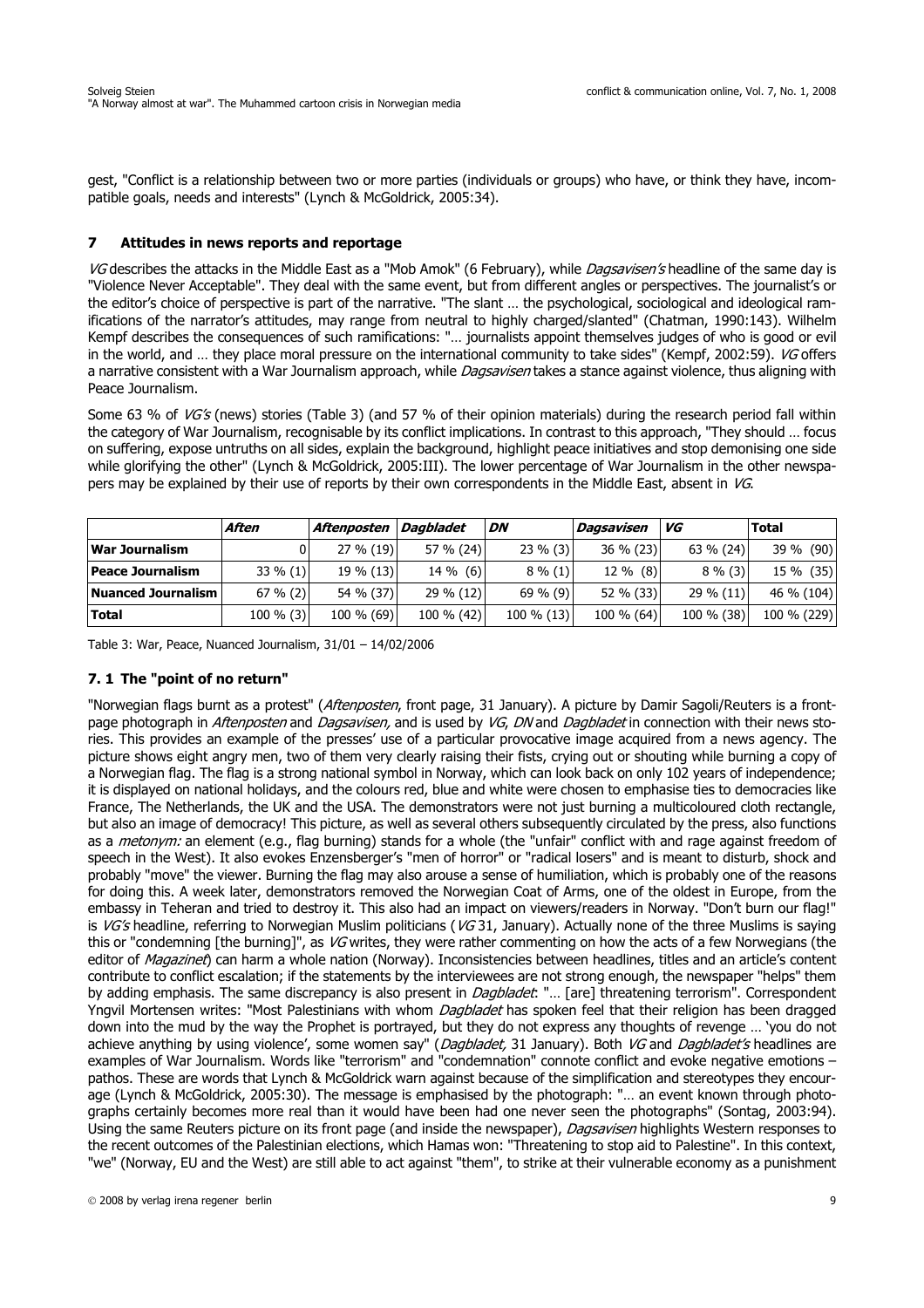for voting for the "wrong" political party (Hamas) in their democratic elections two weeks before. This economic boycott became, incidentally, a reality for a year. Norway was the first Western country to repeal the embargo in March 2007.

The particular photograph of the angry, flag-burning men was reproduced seven times during the cartoons controversy and was the first of a series of similar photographs from Palestine via Syria, Lebanon, Iran and Sarajevo (Bosnia). "… after repeated exposure it becomes less real," Susan Sontag writes (Sontag, 2003:94), but perhaps it becomes more natural as it is absorbed into memory? *Dagsavisen's* front-page headline on 1 February is: "Flaming rage". *VG* uses a section of the burning flag-picture as a vignette on the pages dealing with the conflict, as a cursor, "The Mohammed riot". By linking the coverage of the Mohammed cartoons crisis with a vignette focused on fire, VG transformed the crisis into a *metaphor*, as though the entire conflict were essentially similar, at least the parts occurring "down there". The dangerous, uncontrolled fire also becomes a symbol of the gap between "them" and "us" as the party of civilisation. It is an example of the underlying message about the clash of civilisations. The image of the dangerous, irrational, wild and unpredictable situation is reinforced by photographs of men with Palestinian scarves or masks concealing everything but their eyes, allegedly threatening further actions, such as bomb attacks (Aftenposten, 31 January). Variations on this theme circulated during the following days, accompanied by more serious threats against Norway and Denmark: "The radical, Shiite-Muslim Hizbollah movement in Lebanon indicated yesterday that the cartoons of the Prophet might lead to suicide actions in Norway and Denmark" (Dagsavisen, 3 February). Norwegian NGOs withdrew their staffs from the Palestinian territories and Darfur in Sudan.

#### **7. 2 Two different events and how the newspapers covered them**

In the study "Our Hero and Their Unworthy Victim", Gro Mette Moen has compared four newspapers' coverage of two events that took place on 5 February 2006 (Moen, 2006).

When the demonstrations against Norway and Denmark took place in Syria on the 4<sup>th</sup> of February, Even Nord Rydningen, a Norwegian student in Damascus, suddenly found himself in a threatening situation, and saved his life, according to his report, by claiming that he was Swedish not Norwegian. At the same time, a Norwegian resident of Palestinian origin, Anuar Ahmad, was attacked by a mob in Skien, Norway. Stabbed in the neck, he suffered serious injury. These two events were covered very differently in the newspapers. Dagbladet did not even mention Anuar Ahmad at all. "Norwegian Even (22) CALMED raging Muslims" was on the front page of Dagbladet, 6 February, while on the same day VG made this comment: "Said he was Swedish, SAVED HIS LIFE". The front-page pictures in *Dagbladet* gave an overall view of the demonstration from a bird's-eye perspective, while a portrait of Even, partly covering his face, is superimposed on the same picture and presented in a larger format, together with an additional report on pages 6 and 7. The journalist, who was not present at the events in Syria, wrote his story from England. In the front-page picture in  $VG$ , Even is standing in front of the burning Norwegian embassy, and a subtitle informs the reader: "Boycott of Norwegian salmon and cheese". VG, on the same day, devotes nine pages to the events, which VG's vignette refers to as the "Mohammed rages". The day before, 5 February, VG also focuses on a young Norwegian student, Silje (21), who "had to flee for her life" in Damascus: "FUGITIVE from Muslim revenge". On the 6<sup>th</sup>, *VG's* reporter (one of the few journalists with a minority background in the Norwegian media) presents an interview (from Oslo) with Even (in Damascus); the photographs used in the report are Even's own pictures of the dramatic events in Damascus. The caption, though, comes from VG's newsroom: "RAN AMOK: These are Even Nord's own pictures from where the mob ran amok …". The journalist asks at the end of the story: "Was it painful to see the Norwegian embassy being burnt?" Even answers: "I did not see Norway burning. What I saw was demonstrations like an oppressed gang that vented a great amount of frustration, all at the same time. What they did was not in their own best interest". There are discrepancies between how VG treats the report in its headlines, captions and slant, and what Even actually describes in the interview: "… journalists have little faith in human nature, suspecting the worst and finding it" (Johnsson-Cartee, 2006:286). Even's answer is characterised by an ethos, and he wants to place the events in a different context than the pathos communicated by VG. This is also an example of what Oddgeir Tveiten describes as the core of journalism; although we live in a world of globalisation, the essence of journalism will always be the *local* perspective (Tveiten, 2007:33). In response to events of international or global significance, Norwegian newspapers always look for the Norwegian, the person who (hopefully) can be the eyewitness and report (through emotion/pathos) what really happened (to him or her). Although it may not have any implications for Norway's situation, it becomes part of the national and Norwegian narrative, as well as part of an ethnocentric discourse, and frequently an example of War Journalism.

On page 7, VG gives only a brief report about what happened in Skien: "Stabbed a Palestinian" is the headline. The introduction is as follows: "The Palestinian (35) was surprised by four Norwegians outside his house. 'Why are you burning Norwegian flags', was the only thing he heard before he was stabbed in the neck". The following (short) text is about the police department, which characterised the incident as an act of drunken rowdies. Ahmad is never mentioned by name, but rather as the "stabbing victim". He remains anonymous and is always referred to only indirectly: "… the minority Other is seldom invited to represent herself, but is often represented by (self-styled) experts or professionals of majority origin who speak about the Other, or on her behalf" (Eide, 2002:208).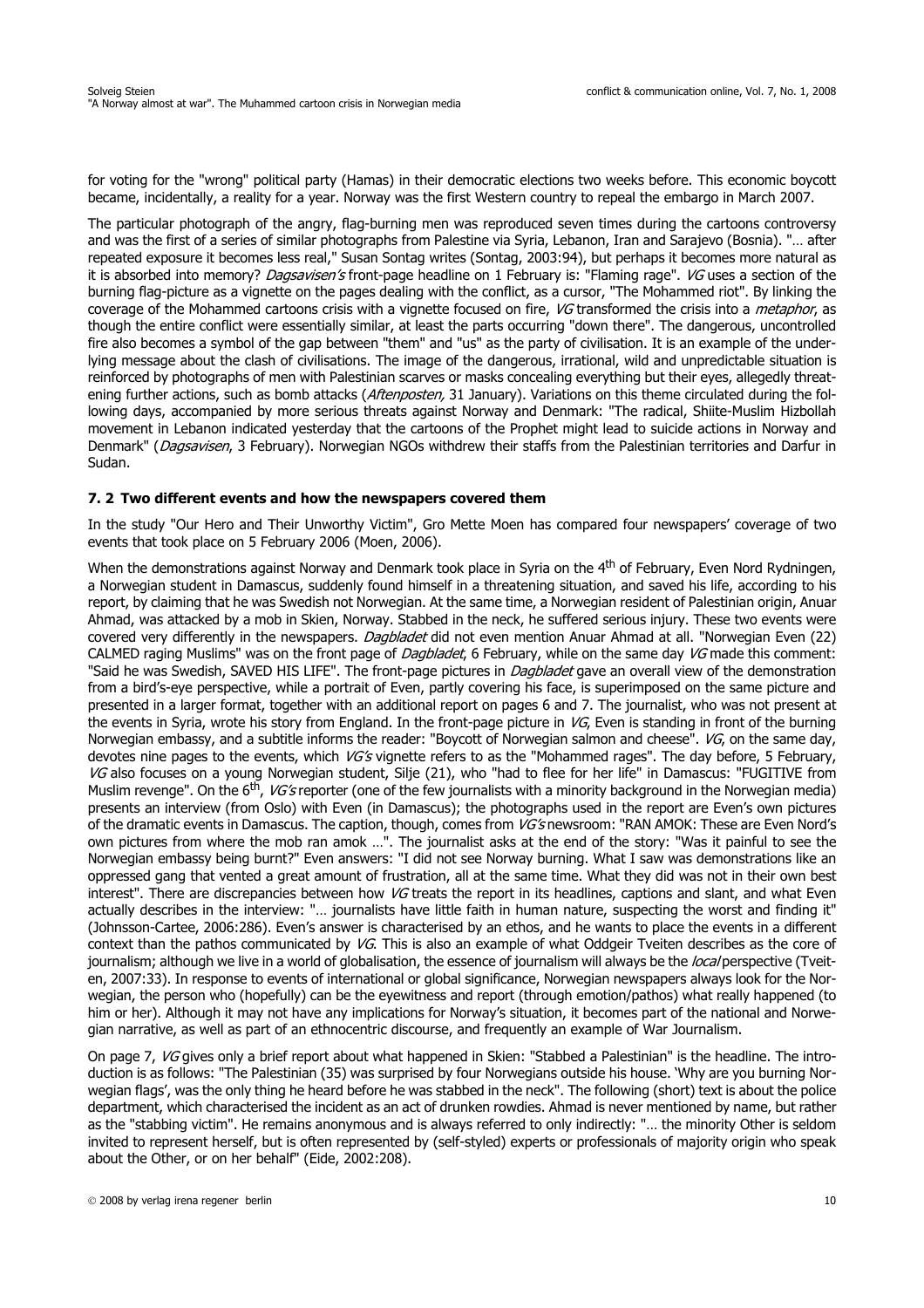Dagsavisen handles Anuar Ahmad's threatening and dangerous experience differently: The report covers the entire page, and Anuar Ahmad tells his story in his own words, describing in detail what happened to him. The criminal act also relates to another story in the newspaper, in which Norwegian Muslims are interviewed about their fear of reprisals after the attack on Anuar Ahmad: "When a man has been stabbed, of course I am afraid that right-wing extremist groups might become violent and not only be threatening to act violently," states Mohammad Hamdan, the leader of the Islamic Council (Dagsavisen, 6 February). Nevertheless, Anuar Ahmad's non-Norwegian origin is mentioned in all the reports about him. In VG, the two events produce two very different ways of portraying the main characters: Even is a (Norwegian) hero from "up here" in a dangerous environment (Syria) "down there", although he is never physically injured (Eide, 2002). Anuar Ahmad is a refugee and foreigner in Norway, although he is a Norwegian citizen, and although he is seriously injured, he is not that newsworthy for VG. VG does not consider it important that the attacks on him were directly related to events in the Middle East and thus could have consequences for other refugee and minority populations in Norway, as well as for relations between majority and minority peoples. According to *Dagsavisen*, "the police regard the incident solely as an episode of ordinary drunkenness and a violent episode". This minimises the severity of the criminal act. Using the "law of commutation" and replacing Anuar with a celebrity, a woman or a child as the victim could provide some sense of how the coverage and priority accorded to the story might have differed had the victim not been an immigrant. Would the police have trivialised the criminal act as merely due to "drunkenness" without such a claim being questioned by the press? The coverage uses euphemisms and litotes; the police minimise a serious criminal and probably racist event, and the newspaper refers to it using a *litotes* (the opposite of a hyperbole, e.g., 'it's not that bad'), and the entire story is told using euphemisms. There will always be disagreement about news priorities in newsrooms, and both of these stories deserve thorough coverage. Which of the stories will (probably) have the most serious impact on Norwegian relations/society – Even's courage in Syria, or a racist assault and stabbing in Norway? The first story is an eminent example of War Journalism in  $VG<sub>r</sub>$  and the second an example of Peace Journalism in *Dagsavisen* (cf. Galtung, Lynch & McGoldrick).

Noam Chomsky has analysed the coverage of wars and conflicts in the US press and describes a system of propaganda, "portraying people abused in enemy states as *worthy* victims, while those treated with equal or greater severity by their own government of clients will be *unworthy"* (Chomsky, 1988:37). Similarly, except for *Dagsavisen's* report, Anuar is treated as an unworthy victim, nameless, not as newsworthy as Even, who is portrayed as both a worthy victim and a hero.

### **7. 3 Reconciliation meeting**

"Peace culture is not a state of eternal harmony. But it is a sort of social contract which enables society members to deal with (internal and external) conflicts within a cooperative environment" (Kempf, 2002:61). Kempf explains that:

"Open communication reduces the danger of misunderstandings. It enables parties to explore the interests behind the issues in a conflict, to elaborate a more adequate definition of what the real problem is that must be resolved and to optimise their contributions to resolving the problem" (ibid.:62).

Exactly one month after *Magazinet* editor Vebjørn Selbekk published the Mohammed cartoons, after four weeks of agony, death threats against Selbekk, two weeks of mob violence, flag and embassy burnings in the Middle East, attacks in Afghanistan and endless national and international debate and discussion, the Norwegian conflict was resolved on 10 February in the office of Bjarne Håkon Hanssen, Norwegian Minister of Labour and Social Inclusion. "Muslims forgive Norway" (Dagsavisen, 11 February) and "Kr.F-network solved the problem" (Aftenposten, 11 February) were typical headlines on the next day.<sup>1</sup> Both of these newspapers emphasised the contributions of the mediators (high-profile Christian and Muslim men), and in the headline of a sub-article Aftenposten describes the meeting as "An historic reconciliation". The editor regrets the impact of the cartoons, but not that he exercised his right to free speech by publishing them. The Muslim representative at the meeting, Mohammad Hamdan (leader of the Islamic Council), explains on the same day on Al-Jazeera that Norwegian Muslims accept Selbekk's apology: "In the coming days we will repeat this message through satellite channels in Muslim countries and call our contacts in the Middle East. We will ask Muslims all over the world to reject violence towards Norway" (Dagsavisen, 11 February). Except for occasional demonstrations and continued boycotts of Norwegian companies and products, the actions in the Middle East have now ended.

VG and Dagbladet covered the meeting differently. Both of the newspapers interviewed the leader of the Progress Party, Siv Jensen, who describes the government's acknowledgement of Selbekk's apology as an "unlucky muddle and cowardly behaviour towards authoritarian powers" and alludes to the realm of theatre when she describes the reconciliation meeting as a "Performance of cowardice" (Dagbladet, 11 February). Jensen asserts that the problem was not that Norway humiliated Muslims by permitting the publication of the cartoons, but rather the situation for non-Muslim minorities in the Middle East, who "every day fear for their lives and risk their lives because of their faith" (ibid.). VGs headline is: "Chastises the Government" (11 February). Siv Jensen and two other liberal politicians criticise Prime Minister Jens Stoltenberg and Foreign Minister Jonas Gahr Støre for heaping all the blame on just one editor (Selbekk). Jensen "demolishes" the Govern-

<sup>1.</sup> Kr. F. refers to the Christian Democratic Party.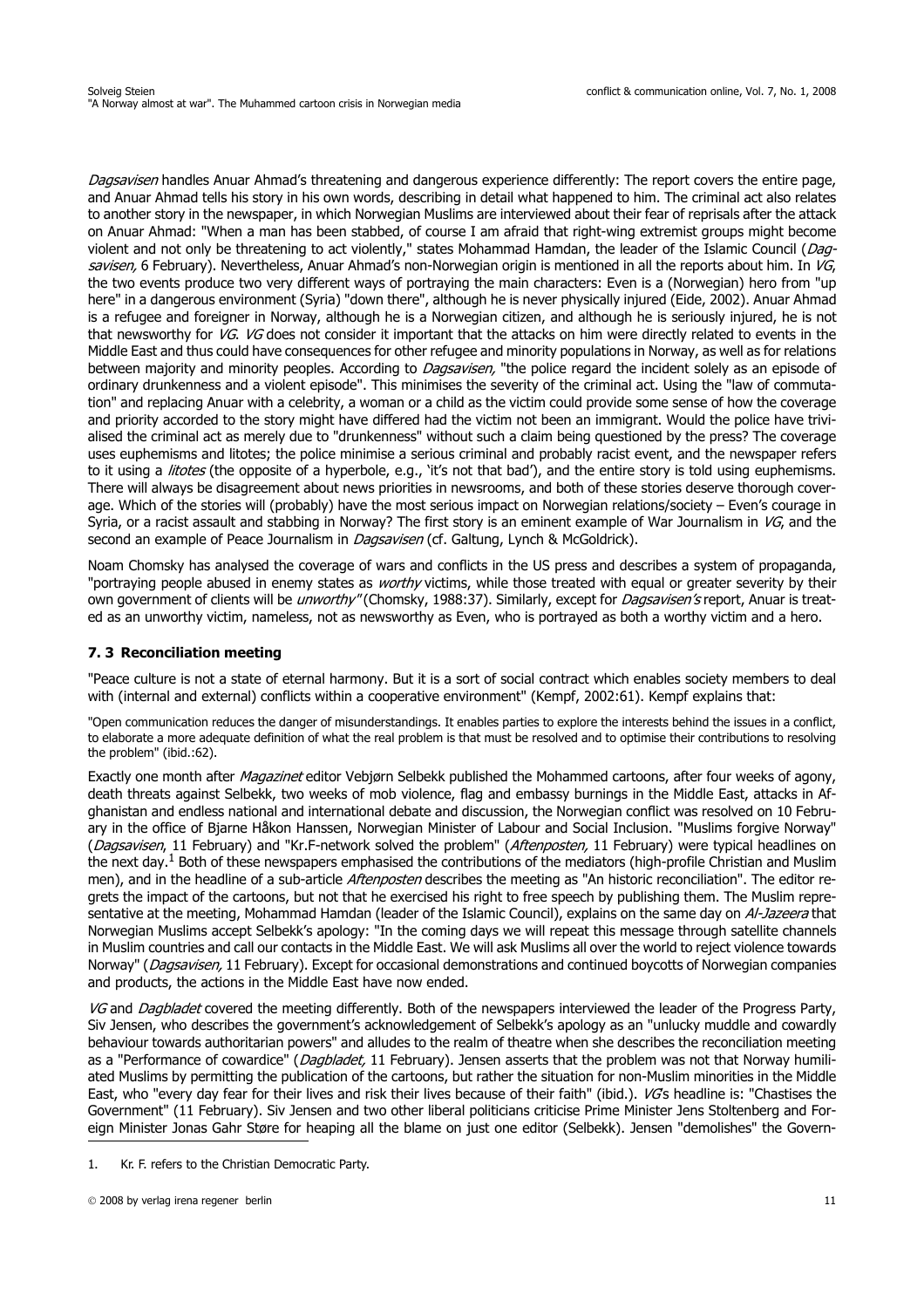ment's role before the "peace-compromise", which she describes as a collective excuse, although public opinion on the matter is divided. She asserts that, "violent demonstrators around the world don't give a damn about how much Selbekk or *Jyllands-Posten* apologise for their actions" (ibid.). The lack of reactions during the following days shows that Siy Jensen and VG were wrong in their predictions. VG (and *Dagbladet*) used the opportunity to advocate further conflict and pursued the "low road", presenting the reconciliation meeting as part of a struggle which was not over yet and implying that the conflict, represented as latent violence, was likely to continue rather than progress towards a peaceful solution (Galtung, 1997). "Violence breeds violence" is one of the most reliable predictors we know, and the challenge may be to break this regularity. "In the wake of violence there is not only the desire of the victim for revenge and retribution going back to the conflict, with a totally different outcome, there is also a desire of the victor for more victories: it tasted so sweet that addiction is just around the corner" (Galtung, 2004:186).

## **8 Conclusions**

From the end of January to the middle of February 2006, it became clear that the Mohammed cartoons controversy had ceased to be a conflict between Denmark, Norway (the West) and the "Islamic world". It had instead become an international controversy and debate about some of the core values that the West – particularly Western journalists – claims to live by (Kunelius et al., 2007).

Peace Journalism is not yet a comprehensive tool for text or media analysis, and as an important approach to journalism it needs to be further developed and conceptualised to create suitable models for media analysis. My aim in exploring this perspective is to contribute to a deeper understanding of Peace versus War Journalism and of how these concepts inform daily news production when the media cover conflict.

VG and Dagbladet published a majority of the reports recognisable as War Journalism, while Dagsavisen and Aftenposten covered the event in news stories (and editorials and comments) from within a discourse of Peace or Nuanced, more balanced Journalism. The Progress Party probably gained additional support as a result of the incidents and their coverage. Using opinion polls which analyse changes in voter preferences over a five-year period, researchers conclude that "immigration restriction is the issue that, more than any other, increases the likelihood that a person will vote for the Progress Party", and: "Probably the events occurring during the Mohammed cartoons crisis explain the party's success" (*Dagbladet*, 14 March).<sup>1</sup> In March 2006, the Progress Party, with 30 % on InFact's party barometer, is actually larger than the Labour Party. One may allege that (some of) the newspapers' War Journalism has contributed to the party's current success.

The complexity of a heterogeneous society was highlighted throughout the cartoons crisis. It is easy to live with freedom of speech when everyone has a similar background, but this freedom becomes problematic in a heterogeneous context. The differences in interpretation can be exacerbated in the press by War Journalism, or the media could help harmonise them using Peace Journalism. The media coverage in news reports was characterised by a focus on the dramatic events occurring in the Middle East and Afghanistan, and the media approaches were mainly Nuanced, as well as War Journalism, varying depending on the newspaper. Although hardly any story promotes an escalation of conflict, a comprehensive overview of the news reports and reportage, including the choice and lack of sources/voices, angles, layout and presentation, suggests a high and rising temperature regarding Islam and its implications for multicultural coexistence in Norway, as well as in the rest of the world. The use of sources with a minority background and a lack of women as sources show that the newspapers (with a few exceptions) perpetuate existing attitudes and patterns in society instead of taking the Peace Journalism approach of creatively finding new sources and perspectives and possibly pointing to new solutions. It also seems to be easier to promote war and conflict and exploit stereotypes and present enemy images when newspapers do not have their own correspondents in the field, because newsrooms become more dependent on information and propaganda provided by others. The concept of a "clash of civilisations" became one of the key phrases in the conflict. Thus, despite the many different positions taken regarding its relevance, one can say that it operated as one of the most powerful general discourses of the entire conflict, an example of War Journalism. It was the implicit foundation of much of the coverage of the events in the Middle East, and was often introduced as a self-fulfilling prophecy (Kunelius et al., 2007). "It is possible to predict that if the discourse of 'clash' or 'war' gains more ground as the dominant explanation of the world, this will favour more fundamentalist tendencies" (ibid.). As the Fourth Estate, the press has a duty to contribute to improving the public's political analysis and social ethical consciousness, instead of or in addition to providing 'infotainment'. This is, perhaps, more important in order to further co-existence in a multicultural society, and in order to avoid conflict and support dialogue and mutual respect.

<sup>1.</sup> The author, Ottar Hellevik, is the head of research at the MMI, (the Institute of Market and Media Surveys).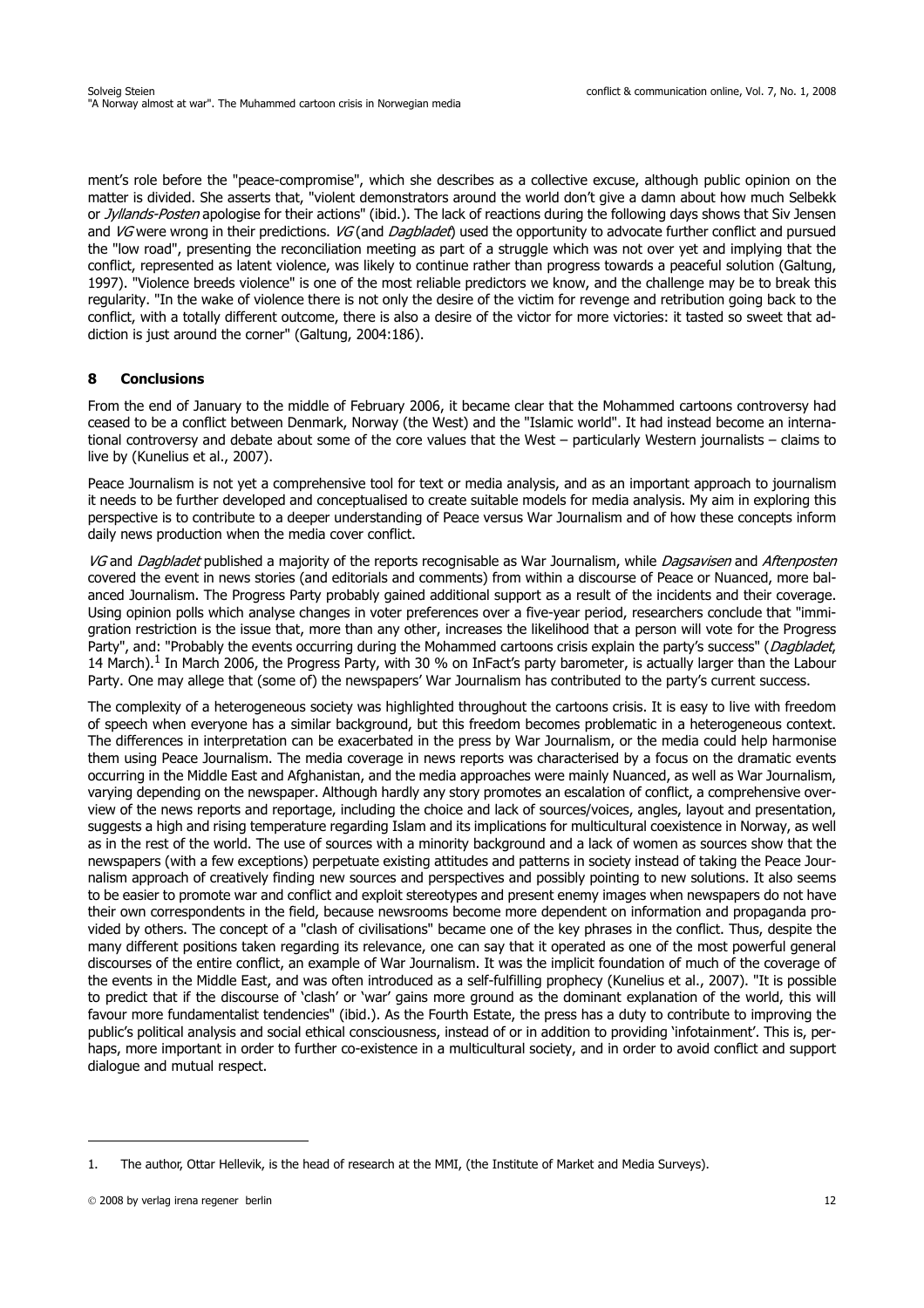#### References

- Brune, Y. 2003, "Den mystiska kulturkrocken. 'Invandrarkillen' och 'Invandrartjejen' imediehändelsernas mitt" in Tufte, Thomas, Medierne, minoriteterne og detmultikulturelle samfund. Skandinaviske perspektiver NORDICOM, Göteborg
- Chomsky, N. 1988, Manufacturing Consent. The Political Economy of the Mass Media,Pantheon Books, New York
- Chomsky, N. 2002, Media Control. The Spectacular Achievements of Propaganda, SeventhStories Press, New York
- Dijk, Teun van 1998, "Opinions and Ideologies in the Press", in Bell, A., Garrett, P. (eds), Approaches to Media Discourse, Blackwell, Malden
- Eide, E. 2002, "Down there" and "up here". "Europe's Others" in Norwegian featurestories, University of Oslo, Faculty of Arts
- Eide, E. 2003, "Å bli den Andre eller turist i en annen virkelighet: Rolleeksperimenter ijournalistikken", Norsk Medietidsskrift nr. 2, 57-79, Oslo
- Enzensberger, H. M. 2006, Skrekkens menn. Om den radikale taper, Valdisholm Pocket, Rakkestad
- Fjeldstad, Ø., Lindstad, M. 1997, *Innvandrere, fremmedfrykt og norske medier*, NJ, Oslo
- Galtung, J, 1997, "Media: Peace Journalism", Ch. 5 inhttp://www.crnetwork.ca/programs/PeaceJournalism.htm [20.02.07]
- Galtung, J. 2002, "Peace Journalism A Challenge" in Kempf, W., Luostarinen, H. (eds.), Journalism and the New World Order. Studying war and the Media, Vol. 2, NORDICOM, Göteborg
- Gentikov, B. 2005, Hvordan utforsker man medieerfaringer? IJ-forlaget AS, Kristiansand
- Huntington, S. P. 1993, "The Clash of Civilizations?" in *Foreign Affairs, 72 (3)*
- Jensen, I. 2000, Hvornår er man lige kvalificered? Etniske minoriteters professionelle adgangtil etablerede danske medier, Nævnet for Etnisk Ligestilling, København
- Johnson-Cartee, K. S. 2006, New Narratives and News Framing: Constructing PoliticalReality, Rowman & Littlefield Publishers, Lanham
- Jørgensen, M. W., Phillips, L. 1999, Diskursanalyse som teori og metode, Samfundslitteratur,Roskilde Universitet
- Karlsen, K., Winther, O. A. 2006, Konflikten rundt Muhammed-karikaturene I NRK og TV2.En retorisk-diskursiv analyse, Bachelor i Informasjon og samfunnskontakt, BI, Oslo
- Kempf, W., Luostarinen, H. (eds.), 2002, Journalism and the New World Order. StudyingWar and the Media NORDICOM, Göteborg
- Kunelius, R., Eide, E., Hahn, O., Schroeder, R. (eds.), 2007, Reading the MohammedCartoons Controversy. An International Analysis of Press Discourses on Free Speechand Political Spin, project verlag, Bochum/Freiburg
- Lindner, E. 2006, Making Enemies. Humiliation and International Conflict, Praeger SecurityInternational, London
- Lynch, J., McGoldrick, A. 2005, Peace Journalism, Hawthorn Press, Gloucestershire, UK
- Moen, G. M. 2006, Our Hero and their Unworthy Victim, Masters Thesis, Oslo UniversityCollege
- Roald, A. S. 2005, Er muslimske kvinner undertrykt? Pax Forlag A/S, Oslo
- Røgilds, F. 2003,"Opplysninger til danskerne om samfundet" in Tufte, Th. (ed.), Medierne minoriteterne og det multikulturelle samfund, Nordicom, Gøteborg
- Selbekk, V. K. 2006, Truet av islamister, Genesis, Kjeller
- Said, E. W. 1997, Covering Islam. How the Media and Experts Determine How We See theRest of the World, Vintage Books (Random House), New York
- Sjøvaag, H. 2005, Attached or Detached? Subjective Methods in War Journalism, MastersThesis, University of Bergen
- Sontag, S. 2003, Regarding the Pain of Others, Hamish Hamilton, London
- Steien, S. 2007a, "A Norway at War", in Kunelius et al. (eds.), Reading the MohammedCartoons Controversy. An International Analysis of Press Discourses on Free Speechand Political Spin, p. 41-51, project verlag, Bochum/Freiburg
- Steien, S. 2007b, When Norway Was Almost at War. The Mohammed Cartoons ControversyNorwegian Newspapers, Thesis, University of Oslo
- Tveiten, O. 2007, Nødvendige nyheter. En studie i journalistikkens globalisering, IJ-forlaget,Kristiansand
- Wolfsfeld, G. 2004, Media and the Path to Peace, Cambridge University Press, Cambridge

Zilliacus-Tikkanen, H. 1997, Journalistikens essens I et könsperspektiv, Rundradionsjämställhetskommité, Helsinki